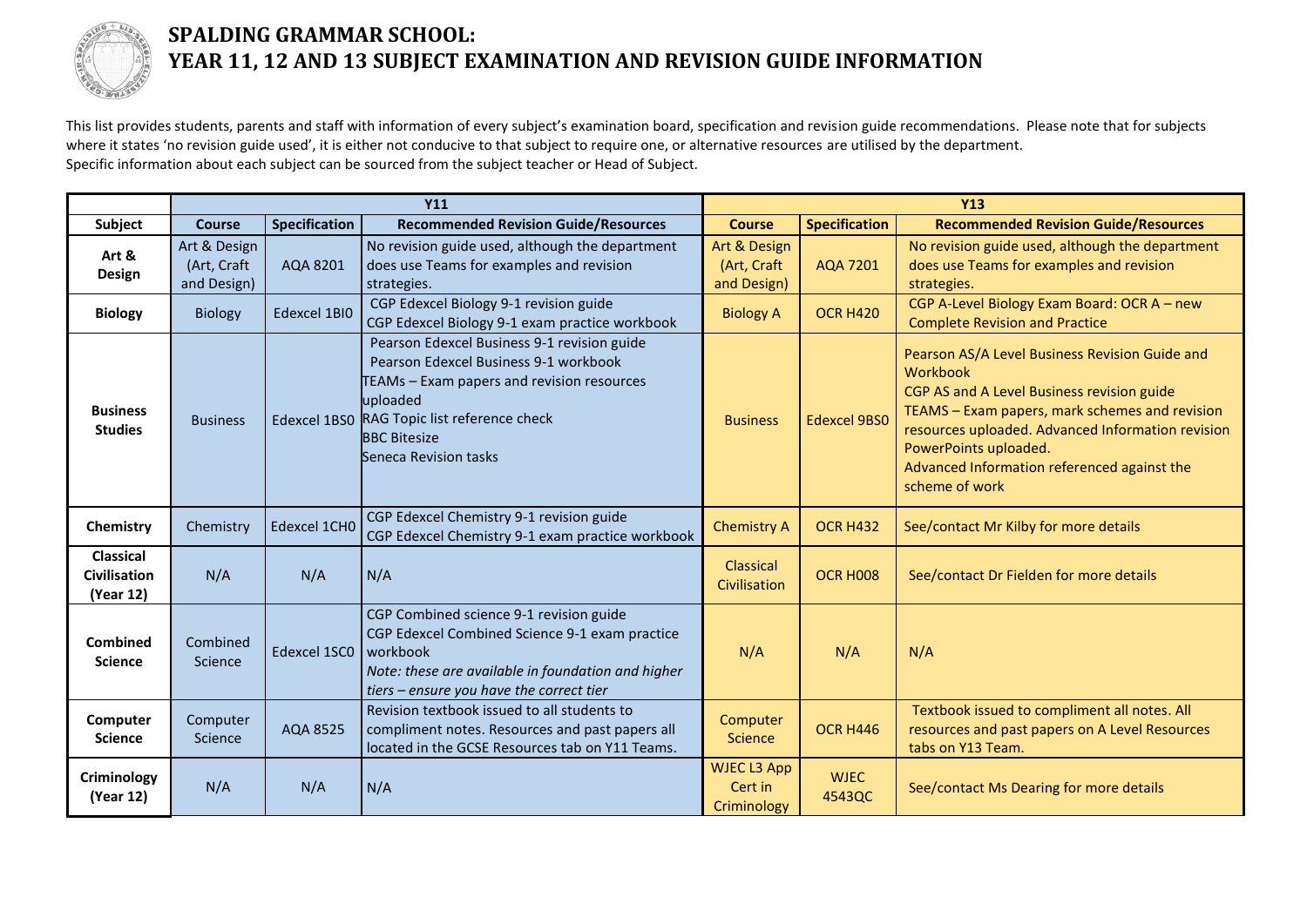|                                | <b>Y11</b>               |               |                                                                                                                                                                                                                                                                                                                                                                                                                                                                                     | <b>Y13</b>                                                        |                      |                                                                                                                                                                                                                                                                                                      |
|--------------------------------|--------------------------|---------------|-------------------------------------------------------------------------------------------------------------------------------------------------------------------------------------------------------------------------------------------------------------------------------------------------------------------------------------------------------------------------------------------------------------------------------------------------------------------------------------|-------------------------------------------------------------------|----------------------|------------------------------------------------------------------------------------------------------------------------------------------------------------------------------------------------------------------------------------------------------------------------------------------------------|
| Subject                        | <b>Course</b>            | Specification | <b>Recommended Revision Guide/Resources</b>                                                                                                                                                                                                                                                                                                                                                                                                                                         | <b>Course</b>                                                     | <b>Specification</b> | <b>Recommended Revision Guide/Resources</b>                                                                                                                                                                                                                                                          |
| DT                             | Design and<br>Technology | AQA 8552      | My revision Notes AQA GCSE (9-1) D&T<br>ISBN 9781510432314                                                                                                                                                                                                                                                                                                                                                                                                                          | <b>D&amp;T: Product</b><br><b>Design</b>                          | <b>AQA 7552</b>      | My Revision Notes AQA A-level D&T: Product<br>Design ISBN 9781510432291                                                                                                                                                                                                                              |
| <b>Economics</b>               | N/A                      | N/A           | N/A                                                                                                                                                                                                                                                                                                                                                                                                                                                                                 | <b>Economics A</b>                                                | <b>Edexcel 9EC0</b>  | Pearson AS/A Level Revision guide and workbook<br>CGP - A Level Year 1 &2 Economics revision guide<br>Teams - Revision PowerPoints uploaded. Exam<br>papers and mark schemes available. Advanced<br>Information guidance matched with the scheme<br>also available to aid revision.                  |
| <b>Engineering</b>             | Engineering              | AQA 8852      | My revision Notes AQA GCSE (9-1)<br>Engineering ISBN 9781510425729                                                                                                                                                                                                                                                                                                                                                                                                                  | <b>Cambs Tech</b><br>Extended<br>Cert L3 in<br><b>Engineering</b> | <b>OCR 5823</b>      | No revision guides used                                                                                                                                                                                                                                                                              |
| <b>English</b><br>Language     | English<br>Language      | AQA 8700      | We recommend the following study guides: CGP<br>and Snap Revision for AQA GCSE.<br>Sample papers and Section B tasks will be circulated<br>by the English department and posted on Teams.<br>The task for Paper 2 Section B will be an opinion<br>article.                                                                                                                                                                                                                          | <b>English</b><br>Language                                        | <b>AQA 7702</b>      | Sample questions will be circulated by the English<br>department and posted on Teams.<br>We recommend Dan Clayton's A level English<br>Language website at<br>http://englishlangsfx.blogspot.com/ and the<br>Linguistics Research Digest blog at<br>http://linguistics-research-digest.blogspot.com/ |
| <b>English</b><br>Literature   | English<br>Literature    | AQA 8702      | Our set texts are Macbeth, An Inspector Calls and<br>Anthology Poetry: Power and Conflict. There will<br>also be an Unseen Poetry question. Sample<br>questions will be circulated by the English<br>department and posted on Teams.<br>We recommend the following revision guides: CGP,<br>Snap Revision and York Notes.<br>The following websites are also useful: BBC Bitesize,<br>SparkNotes (including No Fear Shakespeare for<br>Macbeth) and the Mr Bruff videos on YouTube. | English<br>Literature B<br><b>Option AB</b>                       | <b>AQA 7717</b>      | Sample questions will be circulated by the English<br>department and posted on Teams. For 2022,<br>Question 1 on Paper 1 will be an extract from Act 1<br>of King Lear.<br>We recommend York Notes Advanced for all texts.                                                                           |
| <b>Further</b><br><b>Maths</b> | Further<br><b>Maths</b>  | AQA 8365      | CGP AQA Level 2 certificate in Further Mathematics<br>(revision guide and workbook available)<br>Practice papers available in a revision pack to be<br>purchased (also available freely on teams)                                                                                                                                                                                                                                                                                   | Further<br>Maths                                                  | Edexcel<br>9FM0      | CGP - New AS & A Level Further Maths for<br>Edexcel: Complete Revision and Practice with<br><b>Online Edition</b><br>Sample practice papers, topic booster packs and<br>other revision resources are available on teams<br>Past papers available from<br>physicsandmathstutor.com                    |
| Geography                      | Geography                | AQA 8035      | Please speak to Dr Hesslewood prior to purchase, as<br>syllabus may be changed.<br><b>AQA Revision Guide GCSE</b><br>ISBN: 978-1-292-13132-0<br>AQA Revision Workbook GCSE<br>ISBN: 978-1-292-13131-3                                                                                                                                                                                                                                                                               | Geography                                                         | <b>OCR H481</b>      | No revision guide used                                                                                                                                                                                                                                                                               |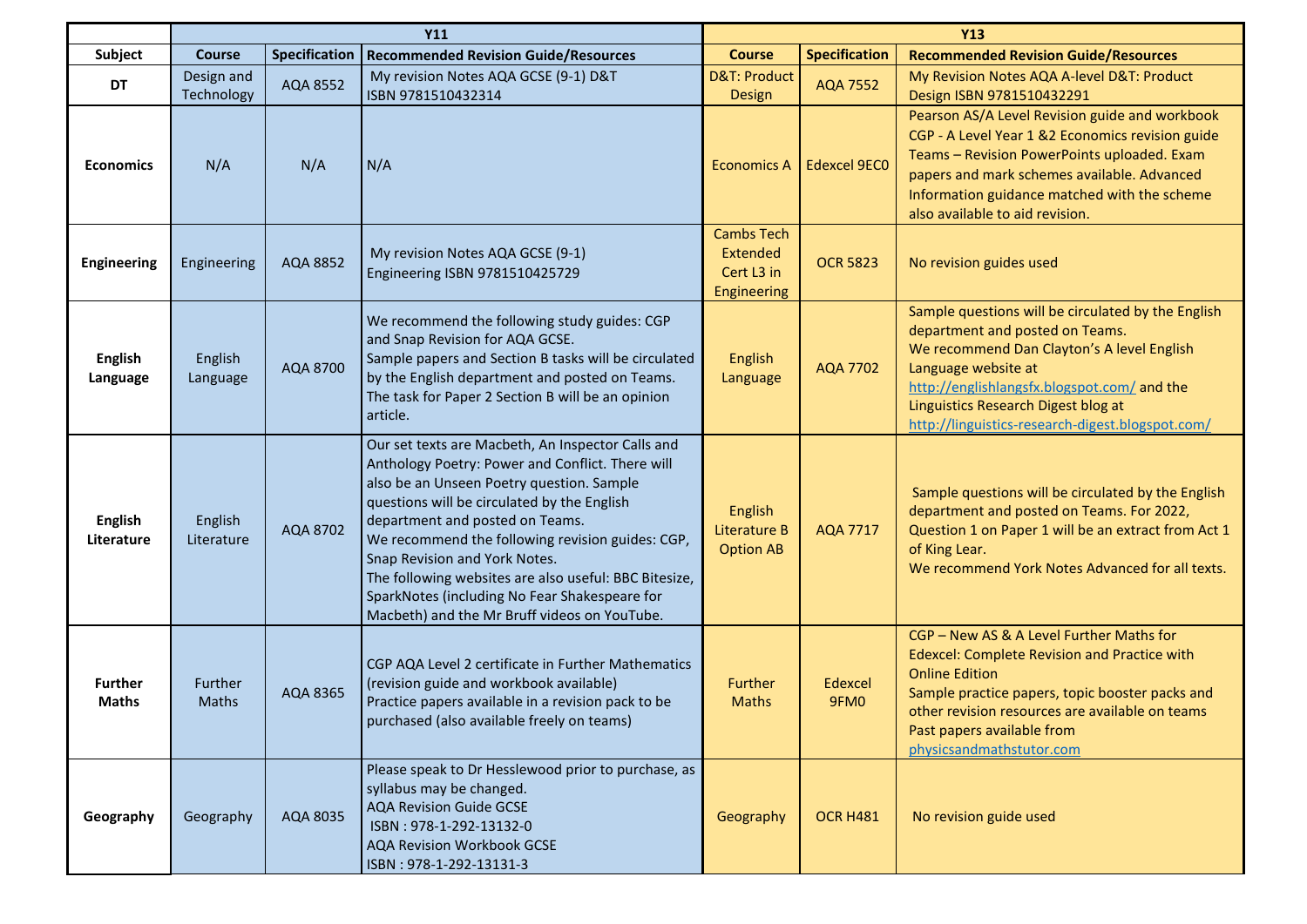|                | <b>Y11</b>                  |                              |                                                                                                                                                                                                                                                                                                                                                                                                          | <b>Y13</b>                                             |                        |                                                                                                                                                                                                                                                                                                                                                    |
|----------------|-----------------------------|------------------------------|----------------------------------------------------------------------------------------------------------------------------------------------------------------------------------------------------------------------------------------------------------------------------------------------------------------------------------------------------------------------------------------------------------|--------------------------------------------------------|------------------------|----------------------------------------------------------------------------------------------------------------------------------------------------------------------------------------------------------------------------------------------------------------------------------------------------------------------------------------------------|
| Subject        | <b>Course</b>               | <b>Specification</b>         | <b>Recommended Revision Guide/Resources</b>                                                                                                                                                                                                                                                                                                                                                              | <b>Course</b>                                          | <b>Specification</b>   | • Recommended Revision Guide/Resources                                                                                                                                                                                                                                                                                                             |
| German         | German                      | AQA 8668F/H                  | Kerboodle online - Pupils already have login details.<br>AQA website - Past papers - New specification.<br>AQA Revision Guide 978-1-292-13143-6<br>AQA Revision Workbook 978-1-292-13138-2                                                                                                                                                                                                               | German                                                 | <b>AQA 7662</b>        | https://www.dw.com<br>$\bullet$<br>News and current affairs from Germany and<br>around the world   DW<br>Learn a language. Memrise is authentic, useful &<br>personalised.<br><b>News in Slow German - German Podcast</b><br>7 German TV Series To Help You Learn German<br>(learnoutlive.com)<br>• https://www.pdfhubonline.com                   |
| <b>History</b> | History<br><b>Option KR</b> | Edexcel 1HIO                 | Edexcel GCSE History Grades 9-1 website- has<br>specification and a sample paper with mark schemes<br>and additional past papers with mark schemes<br>Pearson Edexcel History 9-1 Revision Guide. 4 books.<br>The 4 topics we study are:<br>Warfare Through Time<br>$\bullet$<br>Early Elizabethan England 1558-1588<br>Weimar and Nazi Germany 1919-1939<br>Superpower Relations 1941-1991<br>$\bullet$ | <b>History</b><br><b>Option F5</b>                     | <b>Edexcel 9HIO</b>    | Edexcel A Level History (2015) website for sample<br>and past papers plus examiners reports.<br>The units we study are:<br>Option 1F: In search of the American<br>$\bullet$<br>Dream: The USA 1917-1990<br>Option 2F: India - the road to<br>$\bullet$<br>independence 1914-1948<br>Option 35: Britain: Losing and Gaining an<br>Empire 1763-1914 |
| <b>ICT</b>     | N/A                         | N/A                          | N/A                                                                                                                                                                                                                                                                                                                                                                                                      | <b>Cambs Tech</b><br>Extended<br>Cert Level 3<br>in IT | <b>OCR 5839</b>        | No revision guide used                                                                                                                                                                                                                                                                                                                             |
| Latin          | Latin -<br>Combination<br>B | WJEC/Eduqas<br><b>C990PB</b> | No revision guide used                                                                                                                                                                                                                                                                                                                                                                                   | Latin                                                  | <b>OCR H443</b>        | No revision guide used                                                                                                                                                                                                                                                                                                                             |
| Law            | N/A                         | N/A                          | N/A                                                                                                                                                                                                                                                                                                                                                                                                      | Law<br>(Option A)                                      | AQA 7162               | 'My Revision Notes: AQA A-level Law'<br>ISBN - 9781510429222                                                                                                                                                                                                                                                                                       |
| <b>Maths</b>   | <b>Mathematics</b>          | AQA 8300F/H workbook         | CGP AQA GCSE Mathematics 9-1 course:<br>Higher Level revision guide<br>Higher Level exam practice workbook<br>Higher Level grade 8-9 targeted exam practice<br>Foundation Level revision guide<br>Foundation Level exam practice workbook<br>Practice papers available in a revision pack to be<br>purchased (also available freely on teams)                                                            | <b>Mathematics</b>                                     | Edexcel<br><b>9MA0</b> | CGP - New Complete Revision and Exam Practice A-<br>Level Maths Bundle: Edexcel Year 1 & 2<br>Sample practice papers, topic booster packs and<br>other revision resources are available on teams<br>Past papers available from<br>physicsandmathstutor.com                                                                                         |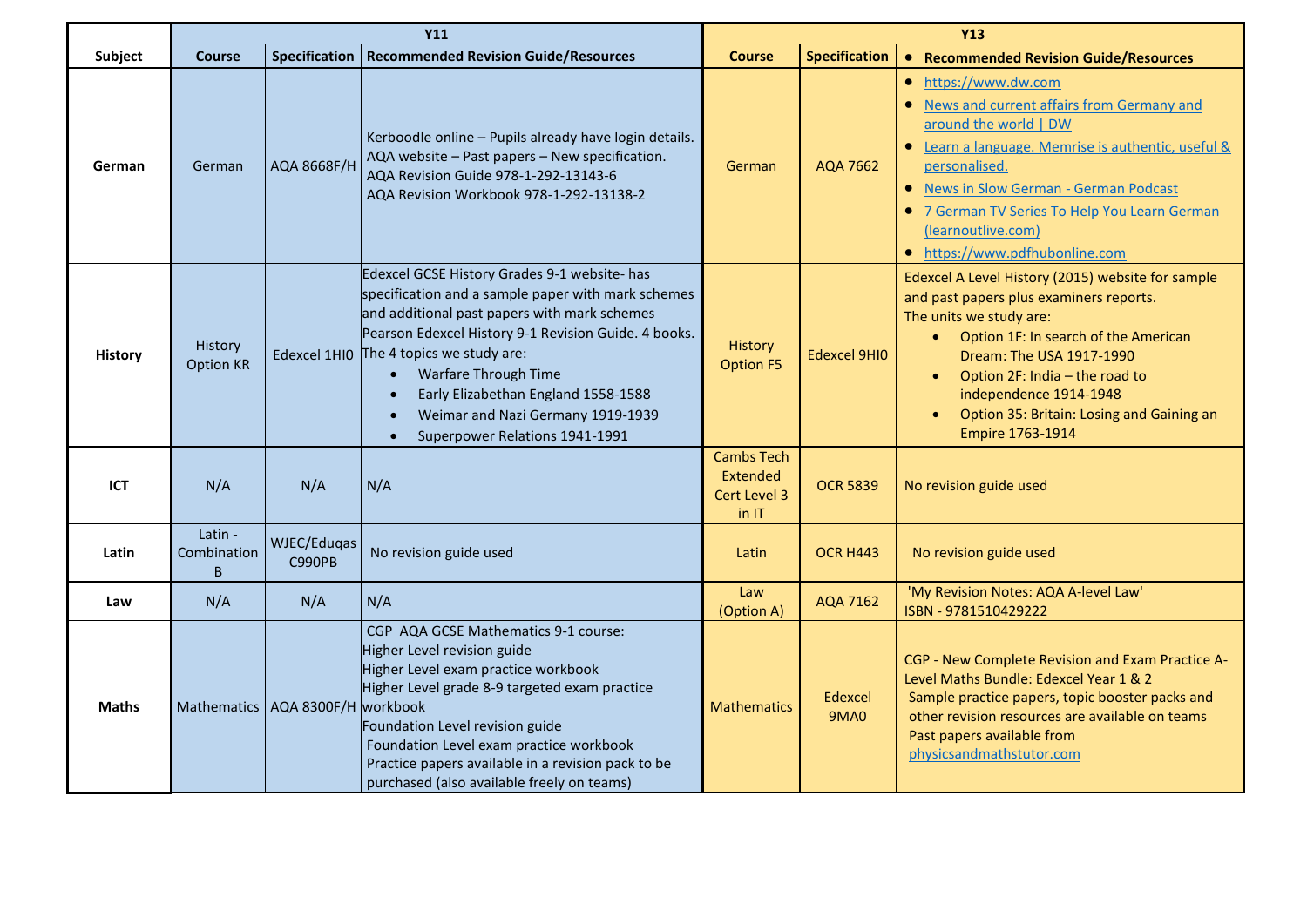|                     | <b>Y11</b>                    |                              | <b>Y13</b>                                                                                                                                                                                                                                                                                                                                                                                                  |                                                                                                    |                                     |                                                                                                                                                                                                                                                                                                                                                                                                                                                                 |
|---------------------|-------------------------------|------------------------------|-------------------------------------------------------------------------------------------------------------------------------------------------------------------------------------------------------------------------------------------------------------------------------------------------------------------------------------------------------------------------------------------------------------|----------------------------------------------------------------------------------------------------|-------------------------------------|-----------------------------------------------------------------------------------------------------------------------------------------------------------------------------------------------------------------------------------------------------------------------------------------------------------------------------------------------------------------------------------------------------------------------------------------------------------------|
| Subject             | <b>Course</b>                 | <b>Specification</b>         | <b>Recommended Revision Guide/Resources</b>                                                                                                                                                                                                                                                                                                                                                                 | <b>Course</b>                                                                                      | <b>Specification</b>                | <b>Recommended Revision Guide/Resources</b>                                                                                                                                                                                                                                                                                                                                                                                                                     |
| <b>Music</b>        | <b>Music</b>                  | WJEC/Eduqas<br>C660QS        | WJEC/Eduqas Music Revision Guide by Jan Richards<br>and published by Illuminate Publishing<br>Revised Edition to include 'Badinerie' and 'Africa'<br>WJEC & Eduqas GCSE Music Revision Guide by David<br>Ventura and published by Rhinegold Education<br>Use Teams for:<br>Past papers, mark schemes & audio files,<br>Lesson power points for all Areas of Study<br>Examples of annotated set work scores. | <b>Music</b>                                                                                       | <b>WJEC/Eduqas</b><br><b>A660PA</b> | Text book issued: Eduqas AS & A Level Music Study<br>Guide. Authors include Dr. Pwyll Ap Sion, Adrian<br>Colborne, et al. Published by Rhinegold Education.<br>Musical scores also provided.<br>Use Teams for:<br>Past papers, mark schemes & audio files,<br>Lesson resources for all Areas of Study taught at<br>SGS.<br>Examples of annotated set work scores.<br>Use also SHS Team for further Area of Study<br>resources.                                  |
| <b>PE</b>           | Physical<br>Education         | AQA 8582                     | 'My Revision Notes' - AQA A-level PE - Hodder<br>Education - ISBN 9781510405226                                                                                                                                                                                                                                                                                                                             | Physical<br>Education                                                                              | <b>AQA 7582</b>                     | New GCSE Physical Education AQA Revision Guide -<br>for the Grade 9-1 Course (CGP Books). ISBN:<br>9781789080094                                                                                                                                                                                                                                                                                                                                                |
| <b>Physics</b>      | <b>Physics</b>                | Edexcel 1PH0                 | CGP Edexcel Physics 9-1 revision guide.<br>ISBN 978 1 78294 573 4<br>CGP Combined science 9-1 revision guide<br>Pearson combined science 9-1 revision guide<br>Pearson Physics 9-1 revision guide                                                                                                                                                                                                           | <b>Physics</b><br>(Engineering)                                                                    | <b>AQA 7408C</b>                    | AQA A level Physics. Complete revision and<br>practise: ISBN 978 1 78908 032 2                                                                                                                                                                                                                                                                                                                                                                                  |
| <b>Politics</b>     | N/A                           | N/A                          | N/A                                                                                                                                                                                                                                                                                                                                                                                                         | <b>Politics</b><br><b>Option A</b>                                                                 | <b>Edexcel 9PL0</b>                 | 'My Revision Notes: Edexcel AS/A-level Politics'<br>(Revision Guide and Workbook)<br>ISBN - 9781292221564                                                                                                                                                                                                                                                                                                                                                       |
| Psychology          | N/A                           | N/A                          | N/A                                                                                                                                                                                                                                                                                                                                                                                                         | Psychology                                                                                         | <b>AQA 7182</b>                     | N/A - students have textbooks and FROG<br>resources created by the department                                                                                                                                                                                                                                                                                                                                                                                   |
| <b>RS / E&amp;P</b> | Religious<br><b>Studies A</b> | AQA 8062<br><b>Option MA</b> | RS - In house revision guide.<br>AQA GCSE Religious Studies A: Christianity and Islam<br>Revision Guide Paperback - 11 Jan 2018<br>My Revision Notes AQA GCSE (9-1) Religious Studies<br><b>Specification A</b><br>Grade 9-1 GCSE Religious Studies: AQA A Complete<br>Revision & Practice with Online Edition (CGP GCSE<br>RS 9-1 Revision)                                                                | <b>Religious</b><br>Studies:<br>Philosophy,<br><b>Ethics</b><br>and the<br><b>New</b><br>Testament | Edexcel<br>9RS0ZZ                   | Pearson Edexcel Religious Studies A level/AS<br><b>Student Guide: Philosophy of Religion</b><br>Pearson Edexcel Religious Studies A level/AS<br><b>Student Guide: Religion and Ethics</b><br>Pearson Edexcel Religious Studies A level/AS<br><b>Student Guide: New Testament Studies</b><br>A study of three ethical theories, Application of<br>ethical theories, Significant concepts in religion<br>and ethics, New Testament books. All by Jonathan<br>Rowe |
| Sociology           | N/A                           | N/A                          | N/A                                                                                                                                                                                                                                                                                                                                                                                                         | Sociology                                                                                          | <b>OCR H580</b>                     | OCR Sociology for A-Level, books 1 & 2<br>ISBN 978-1471839481 and 978-1471839450                                                                                                                                                                                                                                                                                                                                                                                |